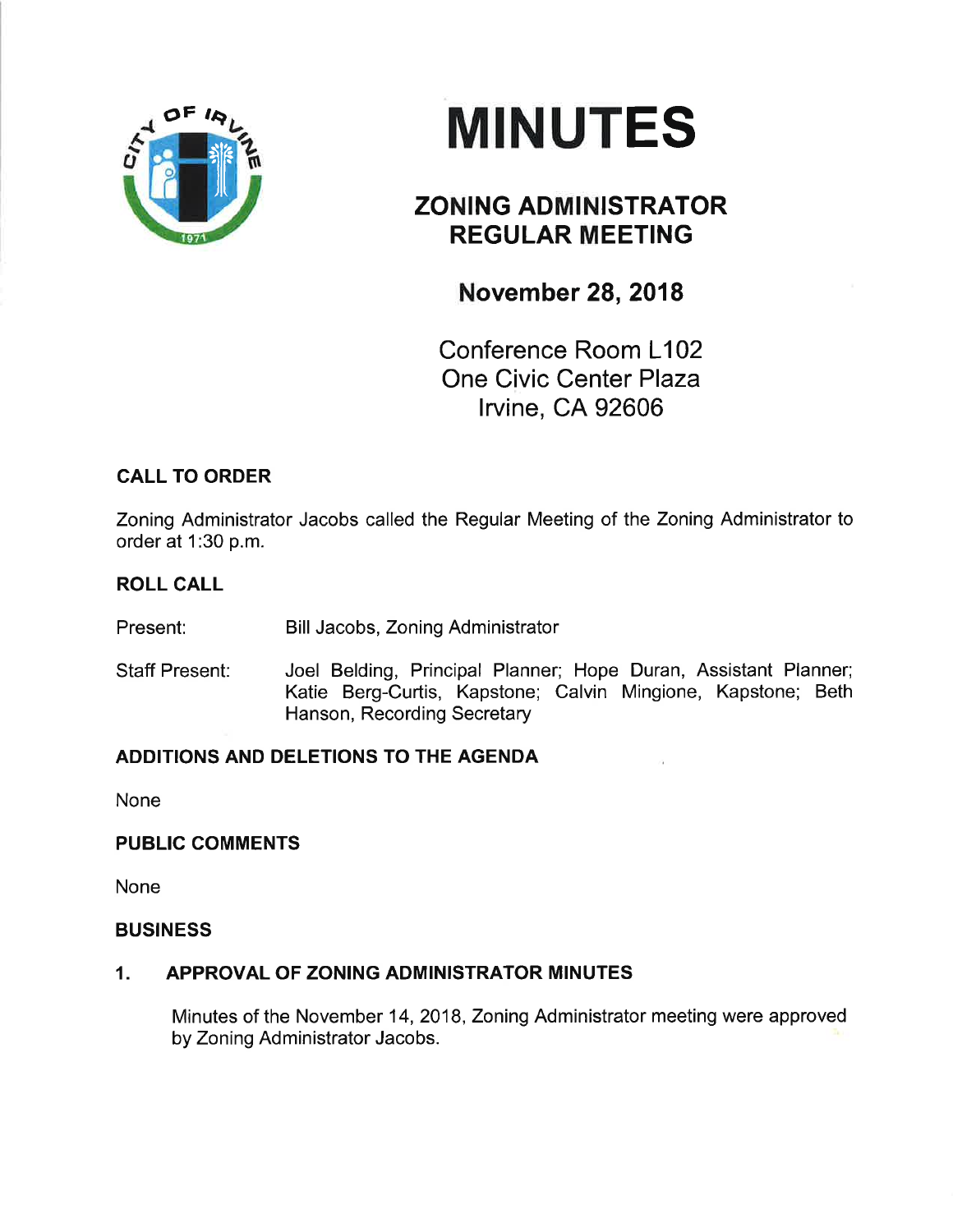#### $2.$ SIGN PROGRAM MODIFICATION WITH ADMINISTRATIVE RELIEF FOR KAISER PERMANENTE IN IRVINE SPECTRUM 4 (PLANNING AREA 13)

Zoning Administrator Jacobs opened the public hearing at 1:30 p.m

Calvin Mingione, Kapstone, presented the staff report and an errata sheet

David Baab, Baab and Associates, was also available to answer questions.

Zoning Administrator Jacobs closed the public hearing at 1:38 p.m.

The applicant, Gretchen Siemers, Kaiser Permanente, thanked the Zoning Administrator for approving the signage.

ACTION: Zoning Administrator Jacobs adopted RESOLUTION NO. 18-1445, A RESOLUTION OF THE ZONING ADMINISTRATOR OF THE CITY OF IRVINE, CALIFORNIA, APPROVING SIGN PROGRAM MODIFICATION 00758813-PSS WITH ADMINISTRATIVE RELIEF FOR KAISER PERMANENTE IRVINE MEDICAL CENTER, LOCATED AT 6630 - 6670 ALTON PARKWAY IN IRVINE SPECTRUM 4 (PLANNING AREA 13); FILED BY KAISER PERMANENTE

#### 3 SIGN PROGRAM MODIFICATION WITH ADMINISTRATIVE RELIEF FOR CAMPUS PLAZA IN UNIVERSITY TOWN CENTER (PLANNING AREA 24) REAL)

Zoning Administrator Jacobs opened the public hearing at 1:38 p.m.

Calvin Mingione, Kapstone, presented the staff report and was available to answer questions.

David Baab, Baab and Associates, was available to answer questions

Zoning Administrator Jacobs closed the public hearing at 1:45 p.m.

AGTION: Zoning Administrator Jacobs adopted RESOLUTION NO. 18-1446, A RESOLUTION OF THE ZONING ADMINISTRATOR OF THE CITY OF IRVINE, CALIFORNIA, APPROVING SIGN PROGRAM MODIFICATION 00762939-PSS WITH ADMINISTRATIVE RELIEF FOR CAMPUS PLAZA, LOCATED AT 4501 -4547 CAMPUS DRIVE IN UNIVERSITY TOWN CENTER (PLANNING AREA 24); FILED BY BAAB & ASSOCIATES, INC. ON BEHALF OF IRVINE COMPANY RETAIL PROPERTIES

#### SIGN PROGRAM MODIFICATION WITH ADMINISTRATIVE RELIEF (00761927-PSS) FOR THE MARKET PLACE CENTER tN PLANN|NG AREA 4 (LOWER PETERS CANYON). 4.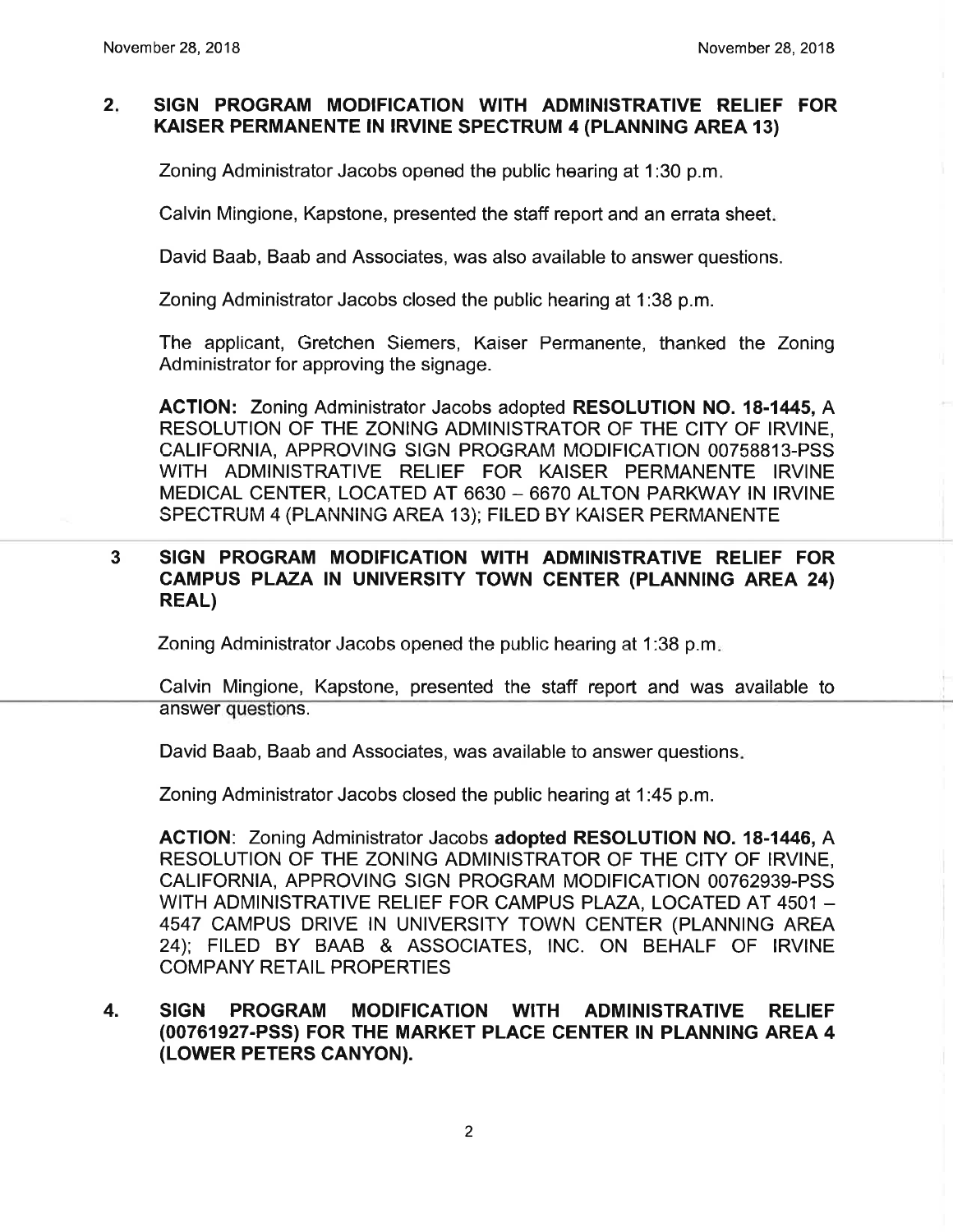Zoning Administer Jacobs opened the public hearing at 1:45 p.m.

Calvin Mingione, Kapstone, gave the staff report and was available to answer questions.

David Baab, Baab & Associates, was available to answer questions.

Zoning Administrator Jacobs noted that the signs were located in an internal courtyard and visible only when inside the center.

Zoning Administrator Jacobs closed the public hearing at 1:49 p.m

AGTION: Zoning Administrator Jacobs adopted RESOLUTION NO. 18-1444 - A RESOLUTION OF THE ZONING ADMINISTRATOR OF THE CITY OF IRVINE, CALIFORNIA, APPROVING SIGN PROGRAM MODIFICATION 00761927-PSS WITH ADMINISTRATIVE RELIEF FOR MARKET PLACE CENTER LOCATED AT 200, 210,220,240,250,300, 310, 320,330, 340, 350 COMMERCE; 400, 410, 420, 430, 44O, 450 EXCHANGE; AND 3200, 3210, 3220, 3230, 3240, 3289 EL CAMINO REAL lN LOWER PETERS CANYON (PLANNING AREA a); FILED BY BAAB & ASSOCIATES ON BEHALF OF THE IRVINE COMPANY

#### 5. SIGN PROGRAM MODIFICATION WITH ADMINISTRATIVE RELIEF FOR UNIVERSIW CENTER LOCATED AT 4010.4255 CAMPUS DRIVE IN PLANNING AREA 24 (UNIVERSITY TOWN CENTER)

Zoning Administrator Jacobs opened the public hearing at 1:49 p.m

Katie Berg-Curtis, Kapstone, gave the staff report and was available to answer questions.

David Baab, Baab and Associates, was available to answer questions

Zoning Administrator Jacobs noted that this change would only apply to signs located in the center and would be in scale with size of the center.

Zoning Administrator Jacobs closed the public hearing at 1:54 p.m

AGTION: Zoning Administrator Jacobs adopted RESOLUTION NO. 18-1441, A RESOLUTION OF THE ZONING ADMINISTRATOR OF THE CITY OF IRVINE, CALIFORNIA, APPROVING SIGN PROGRAM MODIFICATION 0075161O-PSS WITH ADMINISTRATIVE RELIEF FOR UNIVERSITY CENTER, LOCATED AT 4010-4255 CAMPUS DRIVE WITHIN PLANNING AREA 24 (UNIVERSITY TOWN CENTER), FILED BY DAVID BAAB & ASSOCIATES ON BEHALF OF IRVINE COMPANY RETAIL PROPERTIES